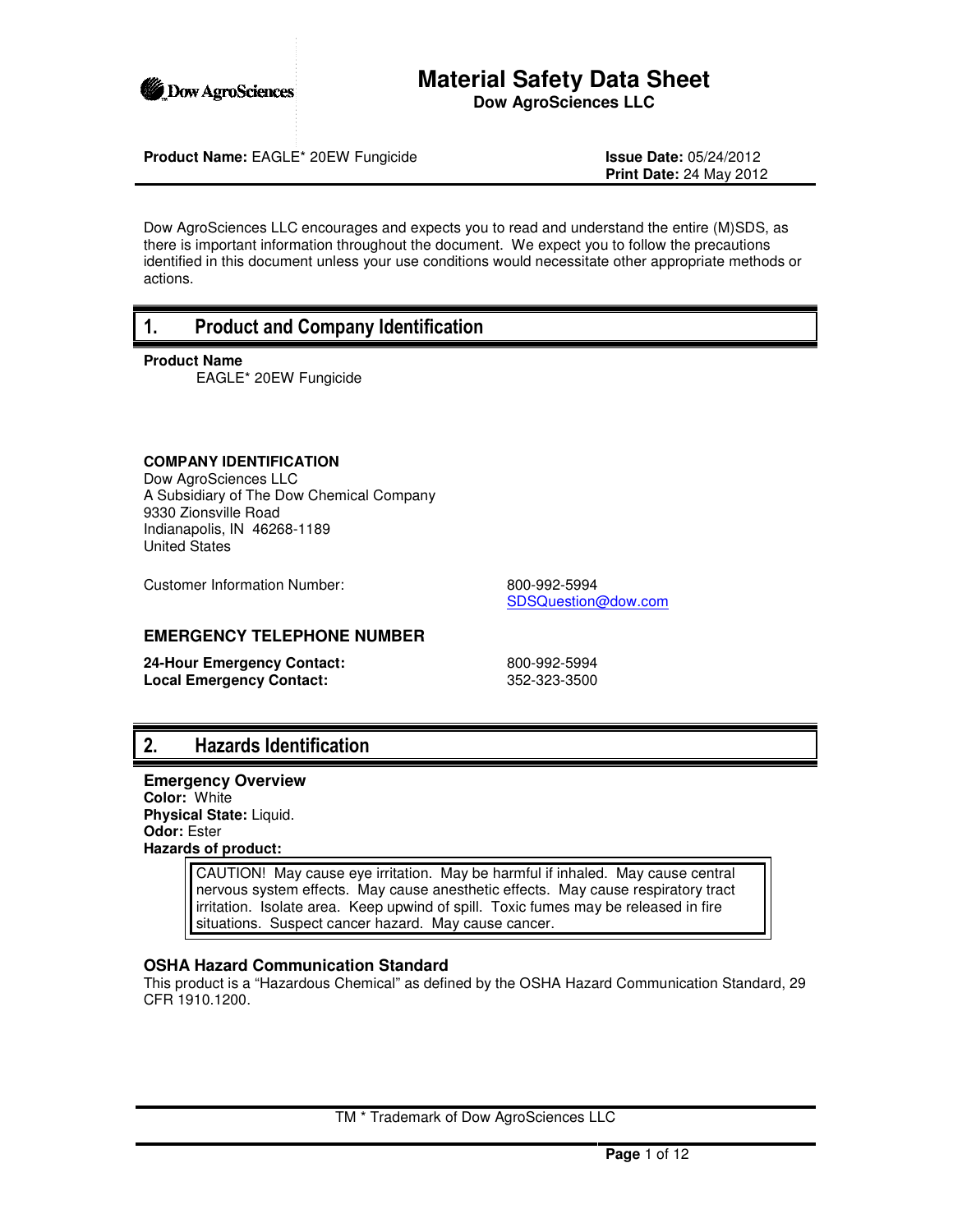## **Potential Health Effects**

**Eye Contact:** May cause moderate eye irritation. May cause slight corneal injury. Vapor may cause eye irritation experienced as mild discomfort and redness. In humans, eye irritation resulted from brief (minutes) exposure to cyclohexanone vapor concentration of 50 ppm and above.

**Skin Contact:** Brief contact may cause slight skin irritation with local redness.

**Skin Absorption:** Prolonged skin contact is unlikely to result in absorption of harmful amounts. **Inhalation:** Prolonged excessive exposure to mist may cause adverse effects. Excessive exposure may cause irritation to upper respiratory tract (nose and throat) and lungs. May cause central nervous system effects. Symptoms of excessive exposure may be anesthetic or narcotic effects; dizziness and drowsiness may be observed. Signs and symptoms of excessive exposure may include: Sweating. Nausea and/or vomiting.

**Ingestion:** Low toxicity if swallowed. Small amounts swallowed incidentally as a result of normal handling operations are not likely to cause injury; however, swallowing larger amounts may cause injury. Excessive exposure may cause neurologic signs and symptoms. Observations in animals include: Convulsions. Muscle spasms or twitches.

**Aspiration hazard:** Based on physical properties, not likely to be an aspiration hazard.

**Effects of Repeated Exposure:** For the active ingredient(s): In animals, effects have been reported on the following organs: Adrenal gland. Kidney. Liver. Testes. Thyroid. Based on information for component(s): In animals, effects have been reported on the following organs: Lung. Thyroid. Gastrointestinal tract. Kidney. Liver. Urinary tract. In rare cases, repeated excessive exposure to propylene glycol may cause central nervous system effects. Symptoms of excessive exposure may be anesthetic or narcotic effects; dizziness and drowsiness may be observed.

**Cancer Information:** Contains naphthalene which has caused cancer in some laboratory animals. However, the relevance of this to humans is unknown.

**Birth Defects/Developmental Effects:** For the active ingredient(s): Has been toxic to the fetus in lab animals at doses nontoxic to the mother. For the minor component(s): Has been toxic to the fetus in laboratory animals at doses toxic to the mother.

**Reproductive Effects:** For the active ingredient(s): In laboratory animal studies, effects on reproduction have been seen only at doses that produced significant toxicity to the parent animals. Cyclohexanone caused reduced growth and survival of offspring in an animal reproduction study. Dose levels producing this effect also caused central nervous system effects in parental animals.

# **3.** Composition Information

| Component                                   | CAS#          | <b>Amount</b> |
|---------------------------------------------|---------------|---------------|
| Myclobutanil                                | 88671-89-0    | 20.0%         |
| Cyclohexanone                               | 108-94-1      | 10.0 $%$      |
| Solvent naphtha (petroleum), heavy aromatic | 64742-94-5    | 25.0%         |
| Propylene glycol                            | $57 - 55 - 6$ | 6.0%          |
| 1,2,4-Trimethylbenzene                      | $95 - 63 - 6$ | 0.4%          |
| Naphthalene                                 | $91 - 20 - 3$ | 0.3%          |
| <b>Balance</b>                              | Not available | 38.3%         |

# 4. First-aid measures

### **Description of first aid measures**

**General advice:** First Aid responders should pay attention to self-protection and use the recommended protective clothing (chemical resistant gloves, splash protection). If potential for exposure exists refer to Section 8 for specific personal protective equipment.

**Inhalation:** Move person to fresh air. If person is not breathing, call an emergency responder or ambulance, then give artificial respiration; if by mouth to mouth use rescuer protection (pocket mask etc). Call a poison control center or doctor for treatment advice. If breathing is difficult, oxygen should be administered by qualified personnel.

**Skin Contact:** Take off contaminated clothing. Rinse skin immediately with plenty of water for 15-20 minutes. Call a poison control center or doctor for treatment advice.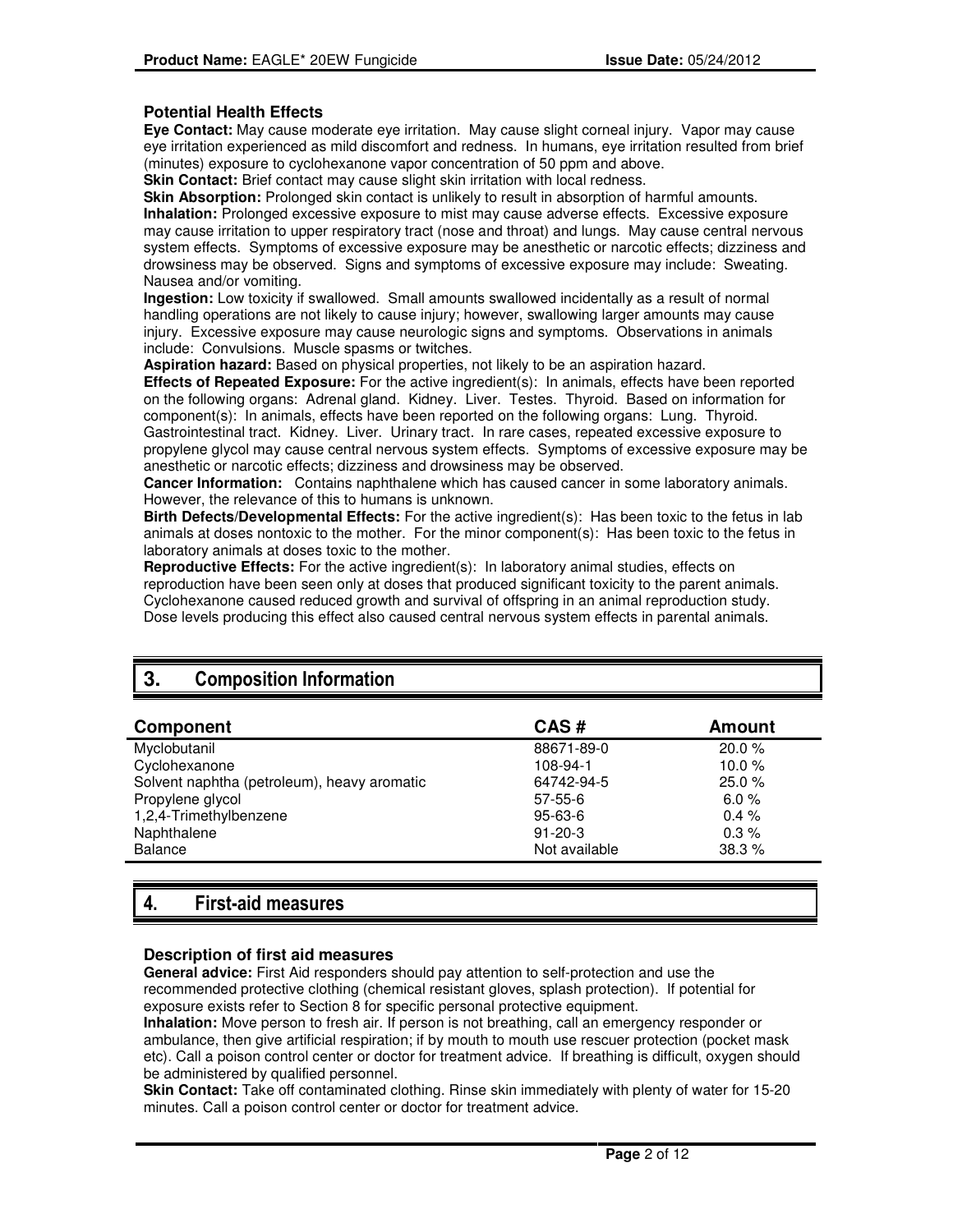**Eye Contact:** Hold eyes open and rinse slowly and gently with water for 15-20 minutes. Remove contact lenses, if present, after the first 5 minutes, then continue rinsing eyes. Call a poison control center or doctor for treatment advice. Suitable emergency eye wash facility should be immediately available.

**Ingestion:** Immediately call a poison control center or doctor. Do not induce vomiting unless told to do so by a poison control center or doctor. Do not give any liquid to the person. Do not give anything by mouth to an unconscious person.

### **Most important symptoms and effects, both acute and delayed**

Aside from the information found under Description of first aid measures (above) and Indication of immediate medical attention and special treatment needed (below), no additional symptoms and effects are anticipated.

#### **Indication of immediate medical attention and special treatment needed**

Maintain adequate ventilation and oxygenation of the patient. May cause asthma-like (reactive airways) symptoms. Bronchodilators, expectorants, antitussives and corticosteroids may be of help. Due to irritant properties, swallowing may result in burns/ulceration of mouth, stomach and lower gastrointestinal tract with subsequent stricture. Aspiration of vomitus may cause lung injury. Suggest endotracheal/esophageal control if lavage is done. Probable mucosal damage may contraindicate the use of gastric lavage. No specific antidote. Treatment of exposure should be directed at the control of symptoms and the clinical condition of the patient. Have the Safety Data Sheet, and if available, the product container or label with you when calling a poison control center or doctor, or going for treatment.

Repeated excessive exposure may aggravate preexisting lung disease.

# 5. Fire Fighting Measures

## **Suitable extinguishing media**

Water fog or fine spray. Dry chemical fire extinguishers. Carbon dioxide fire extinguishers. Foam. Alcohol resistant foams (ATC type) are preferred. General purpose synthetic foams (including AFFF) or protein foams may function, but will be less effective. Water fog, applied gently may be used as a blanket for fire extinguishment.

### **Special hazards arising from the substance or mixture**

**Hazardous Combustion Products:** During a fire, smoke may contain the original material in addition to combustion products of varying composition which may be toxic and/or irritating. Combustion products may include and are not limited to: Nitrogen oxides. Hydrogen cyanide. Hydrogen chloride. Carbon monoxide. Carbon dioxide.

**Unusual Fire and Explosion Hazards:** Violent steam generation or eruption may occur upon application of direct water stream to hot liquids.

## **Advice for firefighters**

**Fire Fighting Procedures:** Keep people away. Isolate fire and deny unnecessary entry. Use water spray to cool fire exposed containers and fire affected zone until fire is out and danger of reignition has passed. Burning liquids may be extinguished by dilution with water. Do not use direct water stream. May spread fire. Burning liquids may be moved by flushing with water to protect personnel and minimize property damage. Water fog, applied gently may be used as a blanket for fire extinguishment. Contain fire water run-off if possible. Fire water run-off, if not contained, may cause environmental damage. Review the "Accidental Release Measures" and the "Ecological Information" sections of this (M)SDS.

**Special Protective Equipment for Firefighters:** Wear positive-pressure self-contained breathing apparatus (SCBA) and protective fire fighting clothing (includes fire fighting helmet, coat, trousers, boots, and gloves). Avoid contact with this material during fire fighting operations. If contact is likely, change to full chemical resistant fire fighting clothing with self-contained breathing apparatus. If this is not available, wear full chemical resistant clothing with self-contained breathing apparatus and fight fire from a remote location. For protective equipment in post-fire or non-fire clean-up situations, refer to the relevant sections.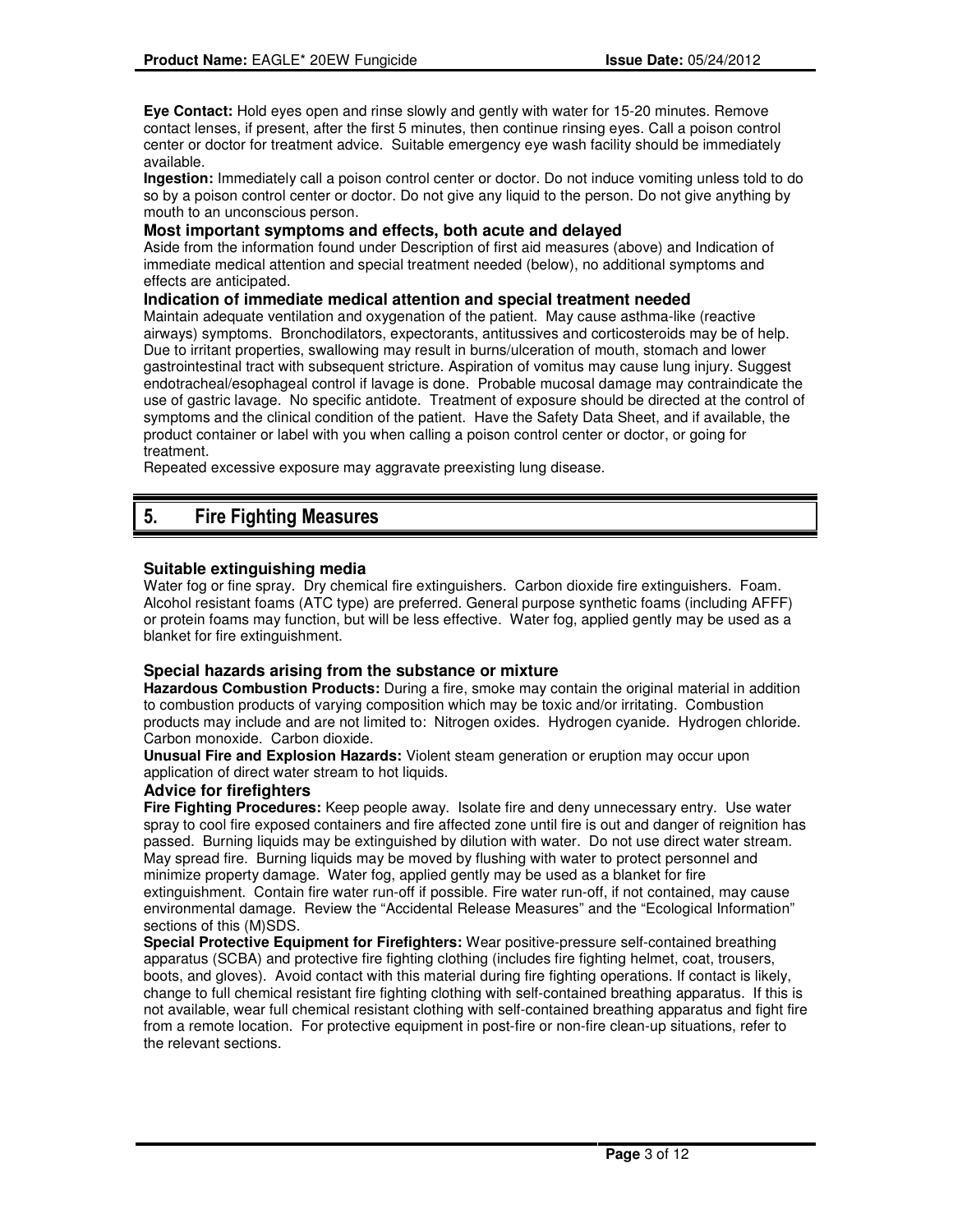# 6. Accidental Release Measures

**Personal precautions, protective equipment and emergency procedures:** Isolate area. Keep unnecessary and unprotected personnel from entering the area. Refer to Section 7, Handling, for additional precautionary measures. Keep upwind of spill. Ventilate area of leak or spill. Use appropriate safety equipment. For additional information, refer to Section 8, Exposure Controls and Personal Protection.

**Environmental precautions:** Prevent from entering into soil, ditches, sewers, waterways and/or groundwater. See Section 12, Ecological Information.

**Methods and materials for containment and cleaning up:** Contain spilled material if possible. Small spills: Absorb with materials such as: Clay. Dirt. Sand. Sweep up. Collect in suitable and properly labeled containers. Large spills: Contact Dow AgroSciences for clean-up assistance. See Section 13, Disposal Considerations, for additional information.

# 7. Handling and Storage

## **Handling**

**General Handling:** Keep out of reach of children. Do not swallow. Avoid breathing vapor or mist. Avoid contact with eyes, skin, and clothing. Wash thoroughly after handling. Keep container closed. Use with adequate ventilation. See Section 8, EXPOSURE CONTROLS AND PERSONAL PROTECTION.

## **Storage**

Store in a dry place. Store in original container. Keep container tightly closed. Do not store near food, foodstuffs, drugs or potable water supplies.

**To maintain product quality, recommended storage temperature is** > -5 °C

| v.<br><b>EXPOSUIG OUTROLS / I CISONUI I TORCONOTI</b> |                                            |                                  |                                                |
|-------------------------------------------------------|--------------------------------------------|----------------------------------|------------------------------------------------|
| <b>Exposure Limits</b>                                |                                            |                                  |                                                |
| Component                                             | List                                       | <b>Type</b>                      | Value                                          |
| Cyclohexanone                                         | ACGIH<br><b>ACGIH</b><br>OSHA Table<br>Z-1 | TWA<br><b>STEL</b><br><b>PEL</b> | 20 ppm SKIN<br>50 ppm SKIN<br>200 mg/m3 50 ppm |
|                                                       | Dow IHG                                    | <b>TWA</b>                       | 7.5 ppm SKIN                                   |
| <b>Naphthalene</b>                                    | <b>ACGIH</b><br>ACGIH<br>OSHA Table<br>Z-1 | TWA<br><b>STEL</b><br><b>PEL</b> | 10 ppm SKIN<br>15 ppm SKIN<br>50 mg/m3 10 ppm  |
| Propylene glycol                                      | WEEL                                       | TWA<br>Aerosol.                  | $10$ mg/m $3$                                  |
| <b>Myclobutanil</b><br>1,2,4-Trimethylbenzene         | Dow IHG<br>ACGIH                           | TWA<br>TWA                       | $0.5 \text{ mg/m}$ 3<br>25 ppm                 |

# 8. Exposure Controls / Personal Protection

RECOMMENDATIONS IN THIS SECTION ARE FOR MANUFACTURING, COMMERCIAL BLENDING AND PACKAGING WORKERS. APPLICATORS AND HANDLERS SHOULD SEE THE PRODUCT LABEL FOR PROPER PERSONAL PROTECTIVE EQUIPMENT AND CLOTHING.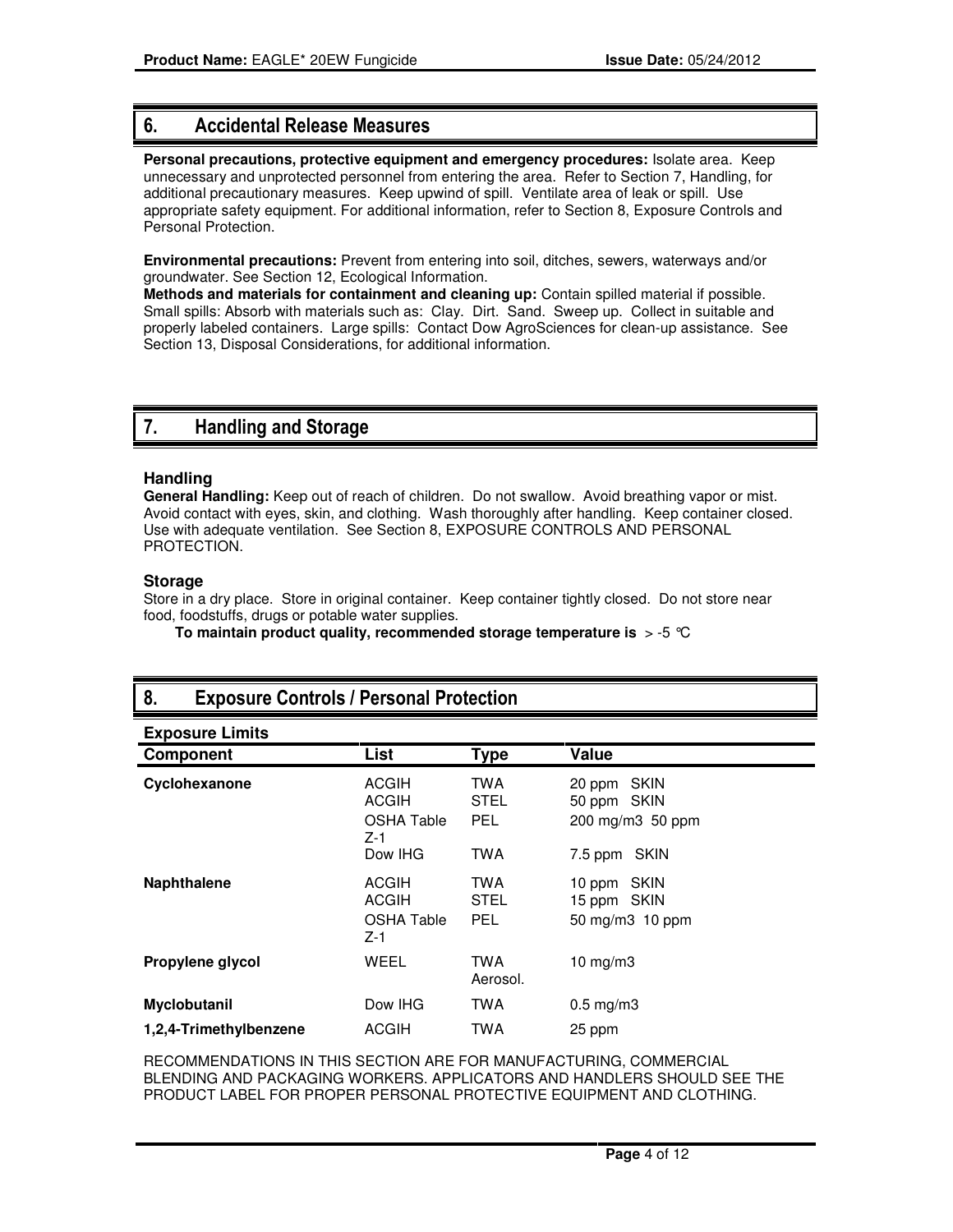A "skin" notation following the inhalation exposure guideline refers to the potential for dermal absorption of the material including mucous membranes and the eyes either by contact with vapors or by direct skin contact.

It is intended to alert the reader that inhalation may not be the only route of exposure and that measures to minimize dermal exposures should be considered.

## **Personal Protection**

**Eye/Face Protection:** Use chemical goggles. If exposure causes eye discomfort, use a full-face respirator.

**Skin Protection:** Use protective clothing chemically resistant to this material. Selection of specific items such as face shield, boots, apron, or full body suit will depend on the task.

**Hand protection:** Use gloves chemically resistant to this material. Examples of preferred glove barrier materials include: Chlorinated polyethylene. Neoprene. Polyethylene. Ethyl vinyl alcohol laminate ("EVAL"). Examples of acceptable glove barrier materials include: Butyl rubber. Natural rubber ("latex"). Nitrile/butadiene rubber ("nitrile" or "NBR"). Polyvinyl chloride ("PVC" or "vinyl"). Viton. NOTICE: The selection of a specific glove for a particular application and duration of use in a workplace should also take into account all relevant workplace factors such as, but not limited to: Other chemicals which may be handled, physical requirements (cut/puncture protection, dexterity, thermal protection), potential body reactions to glove materials, as well as the instructions/specifications provided by the glove supplier.

**Respiratory Protection:** Respiratory protection should be worn when there is a potential to exceed the exposure limit requirements or guidelines. If there are no applicable exposure limit requirements or guidelines, wear respiratory protection when adverse effects, such as respiratory irritation or discomfort have been experienced, or where indicated by your risk assessment process. In misty atmospheres, use an approved particulate respirator. The following should be effective types of airpurifying respirators: Organic vapor cartridge with a particulate pre-filter.

**Ingestion:** Avoid ingestion of even very small amounts; do not consume or store food or tobacco in the work area; wash hands and face before smoking or eating.

### **Engineering Controls**

**Appearance**

**Ventilation:** Use engineering controls to maintain airborne level below exposure limit requirements or guidelines. If there are no applicable exposure limit requirements or guidelines, use only with adequate ventilation. Local exhaust ventilation may be necessary for some operations.

# 9. Physical and Chemical Properties

| Appearance                      |                                                                   |
|---------------------------------|-------------------------------------------------------------------|
| <b>Physical State</b>           | Liquid.                                                           |
| Color                           | White                                                             |
| Odor                            | Ester                                                             |
| <b>Odor Threshold</b>           | No test data available                                            |
| рH                              | 6.57 ( $@$ 100 %) CIPAC MT 75 (neat)                              |
| <b>Melting Point</b>            | Not applicable                                                    |
| <b>Freezing Point</b>           | No test data available                                            |
| Boiling Point (760 mmHg)        | No test data available.                                           |
| <b>Flash Point - Closed Cup</b> | > 100 °C (> 212 °F) CIPAC MT 12.3                                 |
| <b>Evaporation Rate (Butyl</b>  | No test data available                                            |
| Acetate = $1)$                  |                                                                   |
| <b>Flammable Limits In Air</b>  | <b>Lower:</b> No test data available                              |
|                                 | <b>Upper:</b> No test data available                              |
| Vapor Pressure                  | No test data available                                            |
| Vapor Density (air $= 1$ )      | No test data available                                            |
| Specific Gravity (H2O = 1)      | 1.031 20 °C/4 °C Digital Density Meter (Oscillating Coil)         |
| Solubility in water (by         | emulsifiable                                                      |
| weight)                         |                                                                   |
| Partition coefficient, n-       | No data available for this product. See Section 12 for individual |
| octanol/water (log Pow)         | component data.                                                   |
| <b>Autoignition Temperature</b> | No test data available                                            |
| <b>Decomposition</b>            | No test data available                                            |
| <b>Temperature</b>              |                                                                   |
| <b>Dynamic Viscosity</b>        | 2,484 cPs @ 25 ℃                                                  |
|                                 |                                                                   |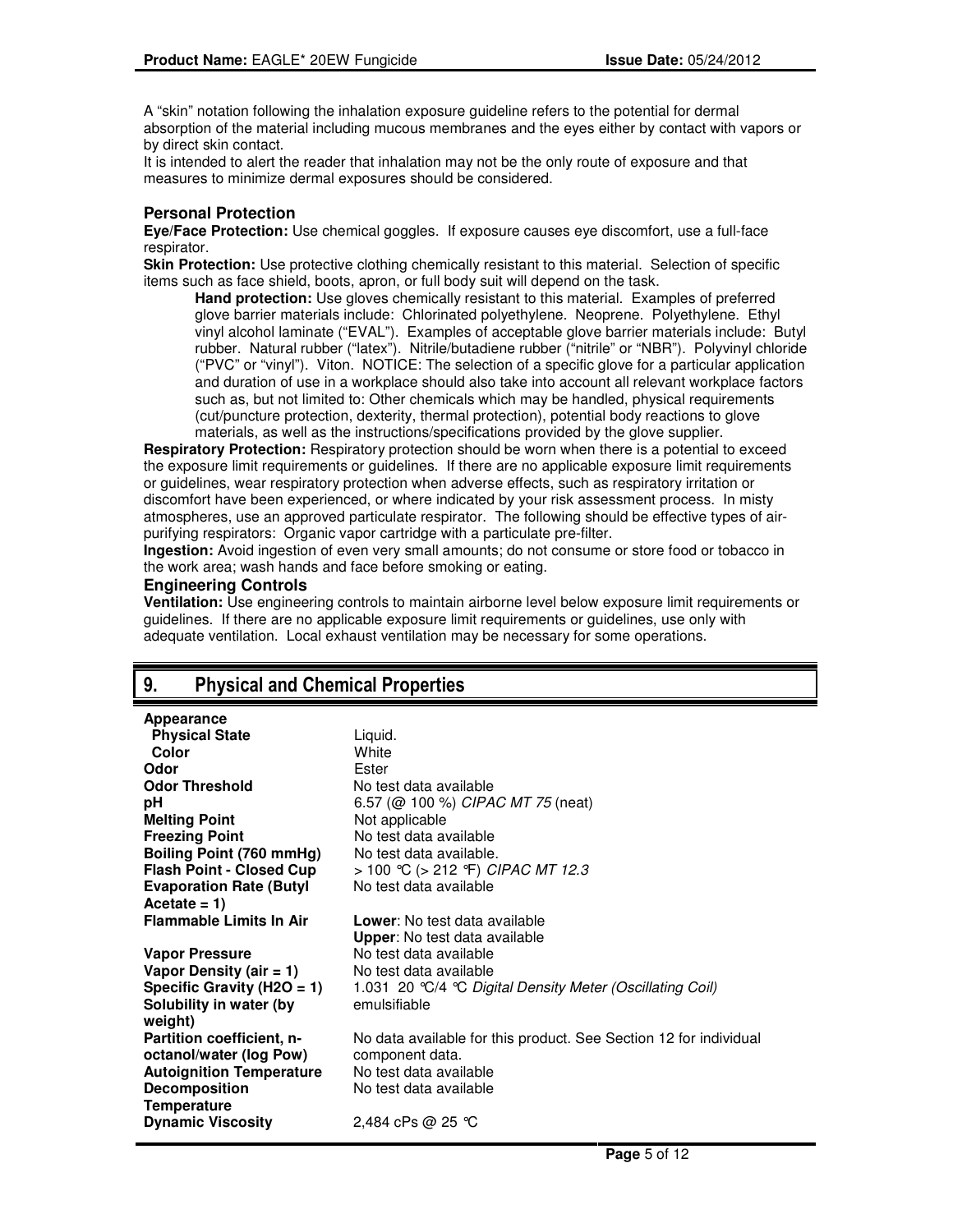**Kinematic Viscosity** No test data available<br> **Explosive properties** no data available **Explosive properties** and data available<br> **Oxidizing properties** and data available **Oxidizing properties<br>Liquid Density** 

Liquid Density **1.03** g/cm3 @ 20 °C Digital density meter<br> **Surface tension** 38.2 mN/m @ 25 °C *EC Method A5* **Surface tension** 38.2 mN/m @ 25 °C EC Method A5

# 10. Stability and Reactivity

## **Reactivity**

No dangerous reaction known under conditions of normal use. **Chemical stability** Stable under recommended storage conditions. See Storage, Section 7.

## **Possibility of hazardous reactions**

Polymerization will not occur.

**Conditions to Avoid:** Active ingredient decomposes at elevated temperatures. Generation of gas during decomposition can cause pressure in closed systems.

## **Incompatible Materials:** Avoid contact with: Strong oxidizers.

### **Hazardous decomposition products**

Decomposition products depend upon temperature, air supply and the presence of other materials. Decomposition products can include and are not limited to: Carbon monoxide. Carbon dioxide. Hydrogen chloride. Hydrogen cyanide. Nitrogen oxides. Toxic gases are released during decomposition.

# 11. Toxicological Information

## **Acute Toxicity**

### **Ingestion**

As product: Single dose oral LD50 has not been determined. For similar material(s): LD50, rat, female 3,749 mg/kg

### **Dermal**

As product: The dermal LD50 has not been determined. For similar material(s): LD50, rat, male and female  $> 2,000$  mg/kg

No deaths occurred at this concentration.

## **Inhalation**

As product: The LC50 has not been determined. Estimated. LC0, Aerosol, rat > 5 mg/l **Eye damage/eye irritation**

May cause moderate eye irritation. May cause slight corneal injury. Vapor may cause eye irritation experienced as mild discomfort and redness. In humans, eye irritation resulted from brief (minutes) exposure to cyclohexanone vapor concentration of 50 ppm and above.

### **Skin corrosion/irritation**

Brief contact may cause slight skin irritation with local redness.

### **Sensitization**

#### **Skin**

For similar material(s): Did not cause allergic skin reactions when tested in guinea pigs.

### **Repeated Dose Toxicity**

For the active ingredient(s): In animals, effects have been reported on the following organs: Adrenal gland. Kidney. Liver. Testes. Thyroid. Based on information for component(s): In animals, effects have been reported on the following organs: Lung. Thyroid. Gastrointestinal tract. Kidney. Liver. Urinary tract. In rare cases, repeated excessive exposure to propylene glycol may cause central nervous system effects. Symptoms of excessive exposure may be anesthetic or narcotic effects; dizziness and drowsiness may be observed.

## **Chronic Toxicity and Carcinogenicity**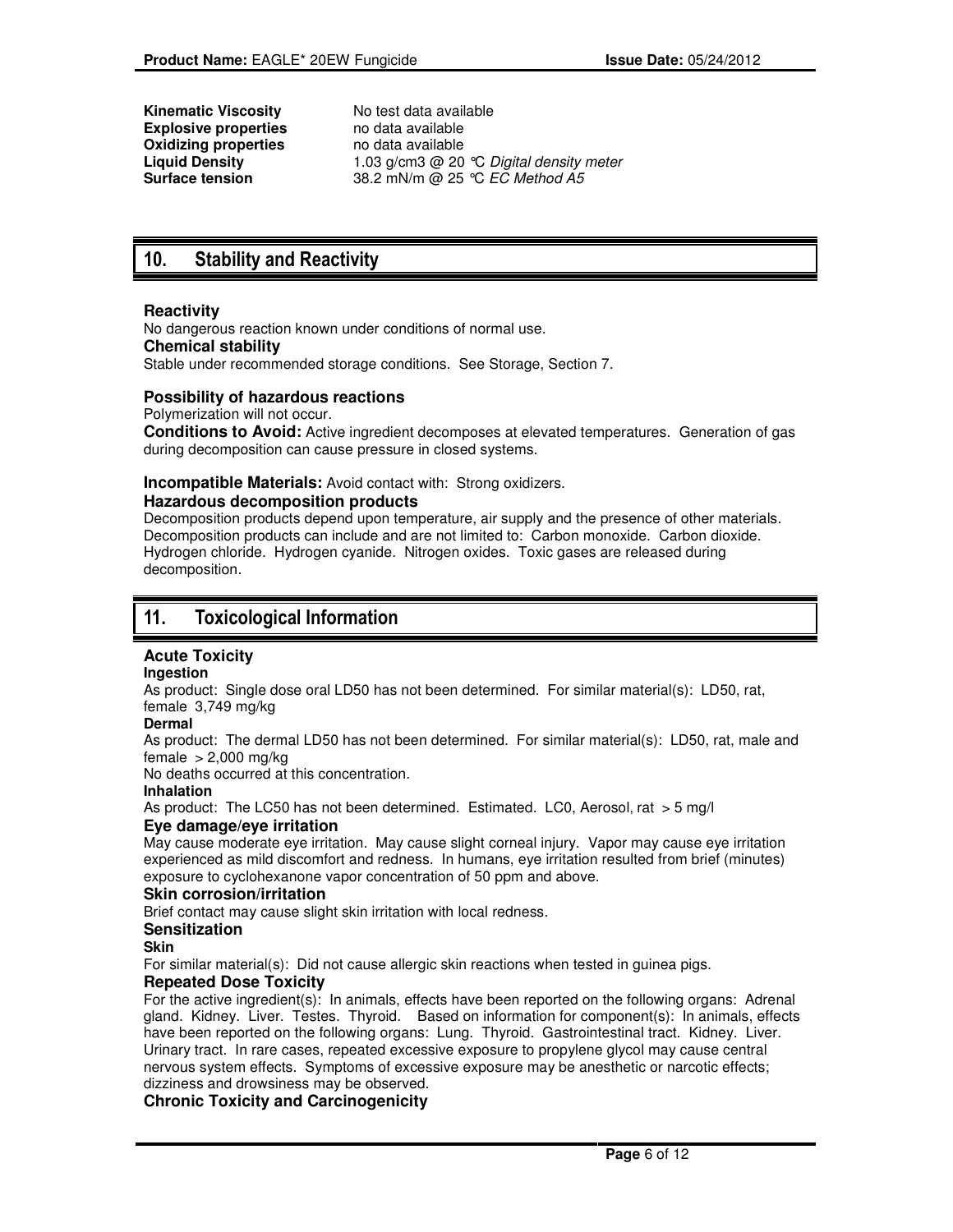Active ingredient did not cause cancer in laboratory animals. Contains naphthalene which has caused cancer in some laboratory animals. However, the relevance of this to humans is unknown. **Carcinogenicity Classifications:**

| .                  |              |                                        |
|--------------------|--------------|----------------------------------------|
| Component          | List         | <b>Classification</b>                  |
| Cyclohexanone      | <b>ACGIH</b> | Confirmed animal carcinogen with       |
|                    |              | unknown relevance to humans.; Group A3 |
| <b>Naphthalene</b> | <b>IARC</b>  | Possibly carcinogenic to humans.; 2B   |
|                    | NTP          | Anticipated carcinogen.                |

#### **Developmental Toxicity**

For the active ingredient(s): Has been toxic to the fetus in lab animals at doses nontoxic to the mother. Did not cause birth defects in laboratory animals. For the minor component(s): Has been toxic to the fetus in laboratory animals at doses toxic to the mother. Did not cause birth defects in laboratory animals.

### **Reproductive Toxicity**

For the active ingredient(s): In laboratory animal studies, effects on reproduction have been seen only at doses that produced significant toxicity to the parent animals. Cyclohexanone caused reduced growth and survival of offspring in an animal reproduction study. Dose levels producing this effect also caused central nervous system effects in parental animals.

#### **Genetic Toxicology**

For the active ingredient(s): In vitro genetic toxicity studies were negative. Animal genetic toxicity studies were negative. For the minor component(s): In vitro genetic toxicity studies were negative in some cases and positive in other cases. Animal genetic toxicity studies were inconclusive

# 12. Ecological Information

#### **Toxicity**

Based on information for a similar material: Material is moderately toxic to aquatic organisms on an acute basis (LC50/EC50 between 1 and 10 mg/L in the most sensitive species tested).

#### **Fish Acute & Prolonged Toxicity**

For similar material(s): LC50, Oncorhynchus mykiss (rainbow trout), 96 h: 10.3 mg/l

## **Aquatic Plant Toxicity**

For similar material(s): EC50, Pseudokirchneriella subcapitata (green algae), biomass growth inhibition: 8.6 mg/l

#### **Toxicity to Micro-organisms**

For similar material(s): EC50; activated sludge: 71 mg/l

### **Toxicity to Above Ground Organisms**

Based on information for a similar material:contact LD50, Apis mellifera (bees): > 200 ug/bee Based on information for a similar material:oral LD50, Apis mellifera (bees): > 171 ug/bee

### **Persistence and Degradability**

#### Data for Component: **Myclobutanil**

No relevant data found.

Data for Component: **Cyclohexanone**

Material is readily biodegradable. Passes OECD test(s) for ready biodegradability.

| <b>OECD Biodegradation Tests:</b> |  |
|-----------------------------------|--|
|-----------------------------------|--|

| <b>Biodegradation</b>                                                                                                                                               | <b>Exposure Time</b>                       | Method         | 10 Day Window  |  |  |
|---------------------------------------------------------------------------------------------------------------------------------------------------------------------|--------------------------------------------|----------------|----------------|--|--|
| 87%                                                                                                                                                                 | 14 d                                       | OECD 301C Test | Not applicable |  |  |
|                                                                                                                                                                     | Indirect Photodegradation with OH Radicals |                |                |  |  |
| <b>Atmospheric Half-life</b><br><b>Rate Constant</b><br>Method                                                                                                      |                                            |                |                |  |  |
| $1.21E-11$ cm $3/s$                                                                                                                                                 |                                            | 10.6 h         | Estimated.     |  |  |
| The construct $\bigcap_{n=1}^{\infty}$ $\bigcap_{n=1}^{\infty}$ $\bigcap_{n=1}^{\infty}$ $\bigcap_{n=1}^{\infty}$ $\bigcap_{n=1}^{\infty}$ $\bigcap_{n=1}^{\infty}$ |                                            |                |                |  |  |

**Theoretical Oxygen Demand:** 2.61 mg/g

### Data for Component: **Solvent naphtha (petroleum), heavy aromatic**

Biodegradation may occur under aerobic conditions (in the presence of oxygen). Based on stringent OECD test guidelines, this material cannot be considered as readily biodegradable;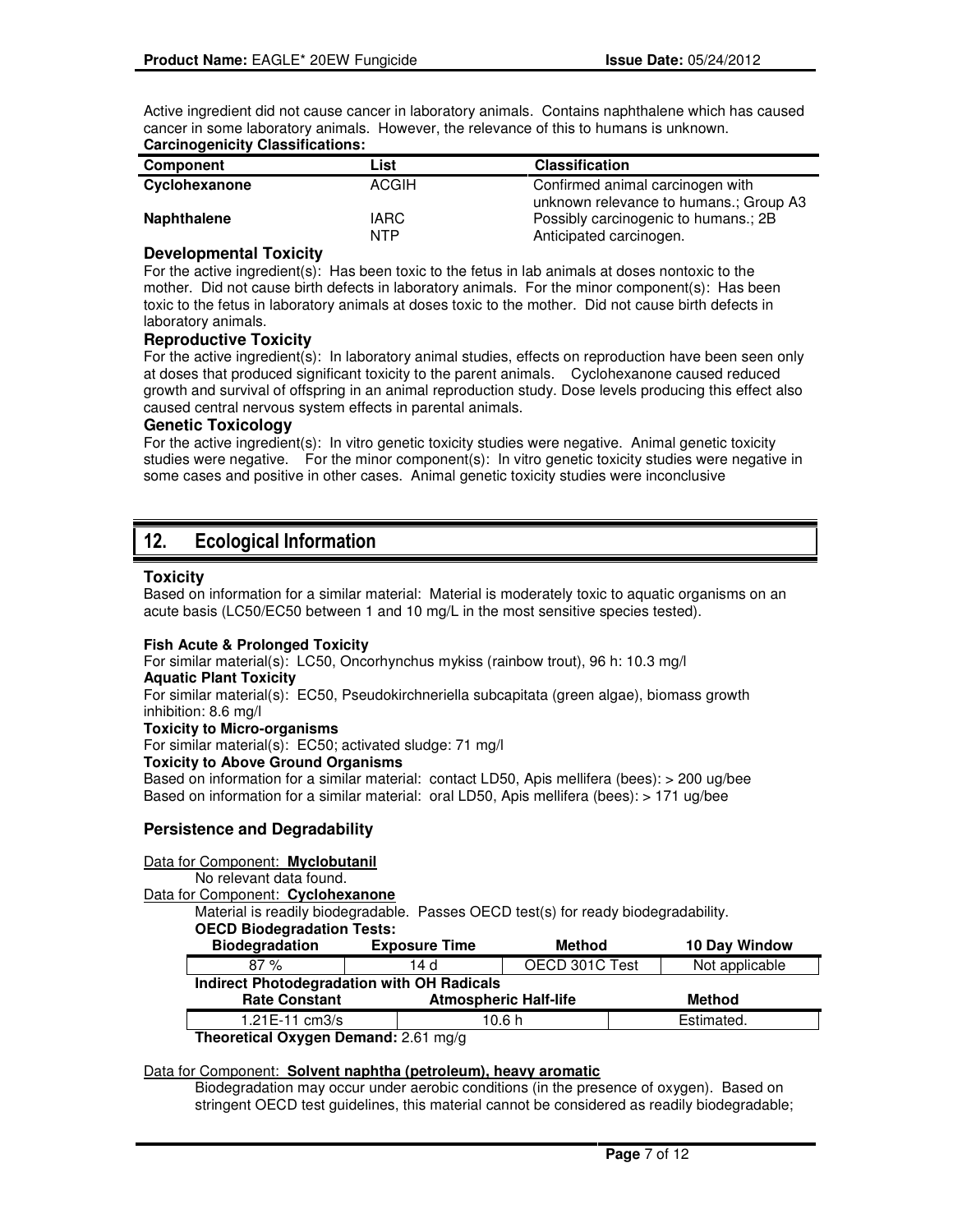however, these results do not necessarily mean that the material is not biodegradable under environmental conditions.

#### **OECD Biodegradation Tests:**

| <b>Biodegradation</b> | <b>Exposure Time</b> | Method         | 10 Day Window |
|-----------------------|----------------------|----------------|---------------|
| 30 - 41 %             | 28 d                 | OECD 301D Test | tail          |

#### Data for Component: **Propylene glycol**

Material is readily biodegradable. Passes OECD test(s) for ready biodegradability. Biodegradation may occur under anaerobic conditions (in the absence of oxygen). **OECD Biodegradation Tests:**

| <b>OLOD DIOGGIQUATION ISSIS.</b>                  |                              |                |                |  |  |
|---------------------------------------------------|------------------------------|----------------|----------------|--|--|
| <b>Biodegradation</b>                             | <b>Exposure Time</b>         | Method         | 10 Day Window  |  |  |
| 81%                                               | 28 d                         | OECD 301F Test | pass           |  |  |
| 96%                                               | 64 d                         | OECD 306 Test  | Not applicable |  |  |
| <b>Indirect Photodegradation with OH Radicals</b> |                              |                |                |  |  |
| <b>Rate Constant</b>                              | <b>Atmospheric Half-life</b> |                | <b>Method</b>  |  |  |
| 1.28E-11 cm3/s                                    |                              | 10 h           | Estimated.     |  |  |

# **Biological oxygen demand (BOD):**

| P(0, 0)<br><b>BOD 5</b> | <b>BOD 10</b> | <b>BOD 20</b> | <b>BOD 28</b> |
|-------------------------|---------------|---------------|---------------|
| 69.000 %                | 70.000 %      | 86.000 %      |               |

**Chemical Oxygen Demand:** 1.53 mg/mg

**Theoretical Oxygen Demand:** 1.68 mg/mg

#### Data for Component: **1,2,4-Trimethylbenzene**

Material is expected to biodegrade only very slowly (in the environment). Fails to pass OECD/EEC tests for ready biodegradability.

## **OECD Biodegradation Tests:**

| <b>Biodegradation</b>                                                 | <b>Exposure Time</b> | <b>Method</b>         |                |  |
|-----------------------------------------------------------------------|----------------------|-----------------------|----------------|--|
| $4 - 18 \%$                                                           | 28 d                 | OECD 301C Test        | Not applicable |  |
| <b>Indirect Photodegradation with OH Radicals</b>                     |                      |                       |                |  |
| <b>Atmospheric Half-life</b><br><b>Rate Constant</b><br><b>Method</b> |                      |                       |                |  |
| 1.670E-11 cm3/s                                                       |                      | Estimated.<br>0.641 d |                |  |
| Theoretical Oxygen Demand: 3.19 mg/mg                                 |                      |                       |                |  |

#### Data for Component: **Naphthalene**

Biodegradation under aerobic static laboratory conditions is high (BOD20 or BOD28/ThOD > 40%).

#### **Indirect Photodegradation with OH Radicals**

| <b>Rate Constant</b>                   |               | <b>Atmospheric Half-life</b> | Method        |  |
|----------------------------------------|---------------|------------------------------|---------------|--|
| $2.16E - 11$ cm $3/s$                  |               | 5.9h                         | Estimated.    |  |
| <b>Biological oxygen demand (BOD):</b> |               |                              |               |  |
| <b>BOD 5</b>                           | <b>BOD 10</b> | <b>BOD 20</b>                | <b>BOD 28</b> |  |
| 57.000 %                               | 71.000 %      | 71.000 %                     |               |  |
| — "A — "A"                             |               |                              |               |  |

**Theoretical Oxygen Demand:** 3.00 mg/mg

### **Bioaccumulative potential**

Data for Component: **Myclobutanil**

**Bioaccumulation:** Bioconcentration potential is low (BCF < 100 or Log Pow < 3). **Partition coefficient, n-octanol/water (log Pow):** 2.94 Measured

## Data for Component: **Cyclohexanone**

**Bioaccumulation:** Bioconcentration potential is low (BCF < 100 or Log Pow < 3).

**Partition coefficient, n-octanol/water (log Pow):** 0.81 Measured

Data for Component: **Solvent naphtha (petroleum), heavy aromatic**

**Bioaccumulation:** Bioconcentration potential is high (BCF > 3000 or Log Pow between 5 and 7).

**Partition coefficient, n-octanol/water (log Pow):** 2.9 - 6.1 Measured **Bioconcentration Factor (BCF):** 61 - 159; Fish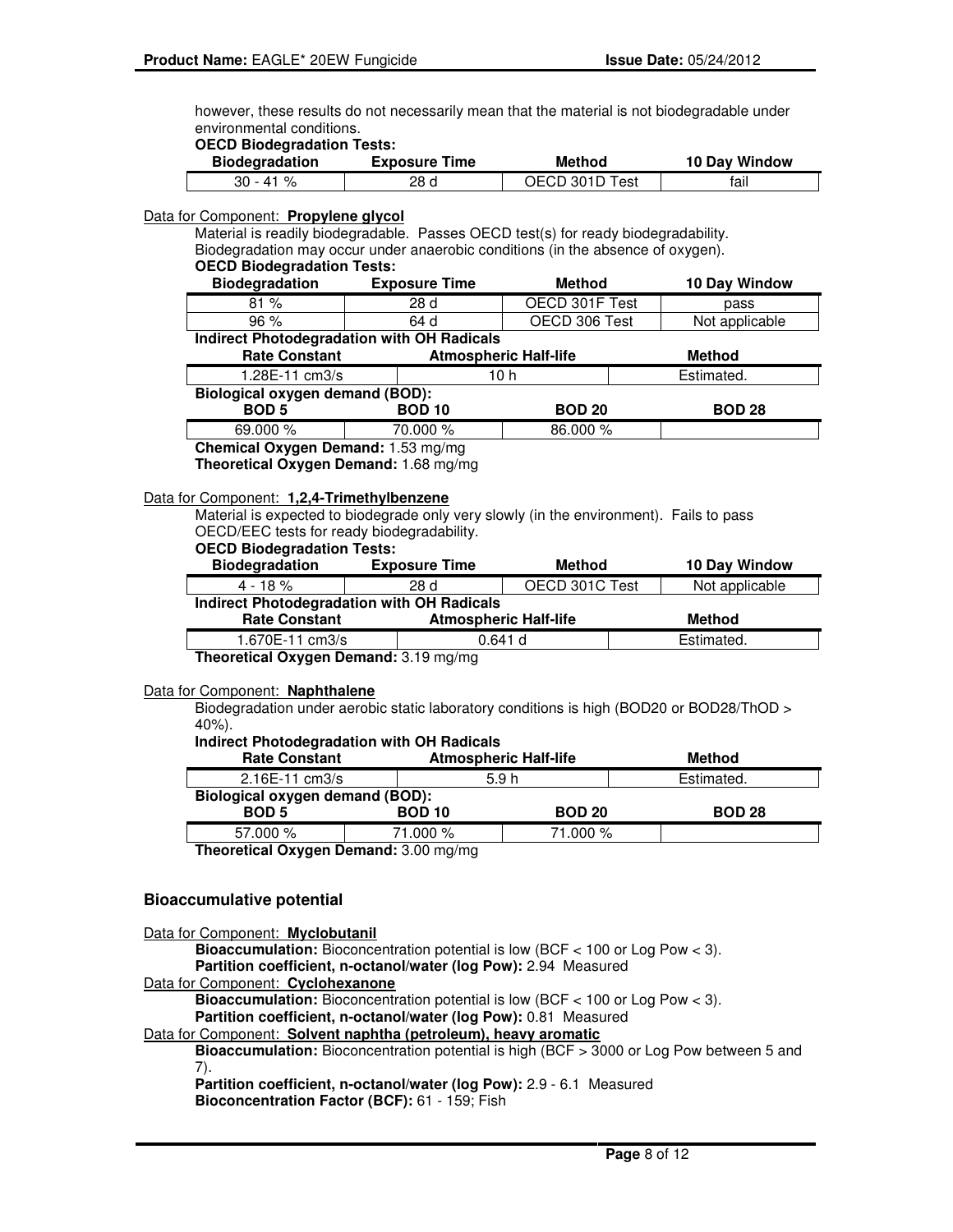| Data for Component: Propylene glycol |                                                                                           |                                                                                                                                                                |              |                                                                                                    |                 |
|--------------------------------------|-------------------------------------------------------------------------------------------|----------------------------------------------------------------------------------------------------------------------------------------------------------------|--------------|----------------------------------------------------------------------------------------------------|-----------------|
|                                      | <b>Bioaccumulation:</b> Bioconcentration potential is low (BCF $<$ 100 or Log Pow $<$ 3). |                                                                                                                                                                |              |                                                                                                    |                 |
|                                      | Partition coefficient, n-octanol/water (log Pow): -1.07 Measured                          |                                                                                                                                                                |              |                                                                                                    |                 |
|                                      |                                                                                           | Bioconcentration Factor (BCF): 0.09; Estimated.                                                                                                                |              |                                                                                                    |                 |
|                                      |                                                                                           | Data for Component: 1,2,4-Trimethylbenzene                                                                                                                     |              |                                                                                                    |                 |
|                                      |                                                                                           |                                                                                                                                                                |              | Bioaccumulation: Bioconcentration potential is moderate (BCF between 100 and 3000 or Log           |                 |
|                                      | Pow between 3 and 5).                                                                     |                                                                                                                                                                |              |                                                                                                    |                 |
|                                      |                                                                                           | Partition coefficient, n-octanol/water (log Pow): 3.63 Measured                                                                                                |              |                                                                                                    |                 |
|                                      |                                                                                           | Bioconcentration Factor (BCF): 33 - 275; Cyprinus carpio (Carp); Measured                                                                                      |              |                                                                                                    |                 |
| Data for Component: Naphthalene      |                                                                                           |                                                                                                                                                                |              | Bioaccumulation: Bioconcentration potential is moderate (BCF between 100 and 3000 or Log           |                 |
|                                      | Pow between 3 and 5).                                                                     |                                                                                                                                                                |              |                                                                                                    |                 |
|                                      |                                                                                           | Partition coefficient, n-octanol/water (log Pow): 3.3 Measured                                                                                                 |              |                                                                                                    |                 |
|                                      |                                                                                           | Bioconcentration Factor (BCF): 40 - 300; Fish; Measured                                                                                                        |              |                                                                                                    |                 |
|                                      |                                                                                           |                                                                                                                                                                |              |                                                                                                    |                 |
| <b>Mobility in soil</b>              |                                                                                           |                                                                                                                                                                |              |                                                                                                    |                 |
|                                      |                                                                                           |                                                                                                                                                                |              |                                                                                                    |                 |
| Data for Component: Myclobutanil     |                                                                                           |                                                                                                                                                                |              |                                                                                                    |                 |
|                                      |                                                                                           |                                                                                                                                                                |              | Mobility in soil: Potential for mobility in soil is low (Koc between 500 and 2000)., Given its     |                 |
|                                      |                                                                                           |                                                                                                                                                                |              | very low Henry's constant, volatilization from natural bodies of water or moist soil is not        |                 |
|                                      |                                                                                           | expected to be an important fate process.                                                                                                                      |              |                                                                                                    |                 |
|                                      |                                                                                           |                                                                                                                                                                |              | Partition coefficient, soil organic carbon/water (Koc): 518Henry's Law Constant (H):               |                 |
|                                      |                                                                                           | 4.28E-09 atm*m3/mole Measured                                                                                                                                  |              |                                                                                                    |                 |
| Data for Component: Cyclohexanone    |                                                                                           |                                                                                                                                                                |              |                                                                                                    |                 |
|                                      |                                                                                           | Mobility in soil: Potential for mobility in soil is very high (Koc between 0 and 50).<br>Partition coefficient, soil organic carbon/water (Koc): 15 Estimated. |              |                                                                                                    |                 |
|                                      |                                                                                           | Henry's Law Constant (H): 1.04E-05 atm*m3/mole Measured                                                                                                        |              |                                                                                                    |                 |
|                                      |                                                                                           | Data for Component: Solvent naphtha (petroleum), heavy aromatic                                                                                                |              |                                                                                                    |                 |
|                                      |                                                                                           | Mobility in soil: No data available.                                                                                                                           |              |                                                                                                    |                 |
| Data for Component: Propylene glycol |                                                                                           |                                                                                                                                                                |              |                                                                                                    |                 |
|                                      |                                                                                           |                                                                                                                                                                |              | Mobility in soil: Given its very low Henry's constant, volatilization from natural bodies of water |                 |
|                                      |                                                                                           |                                                                                                                                                                |              | or moist soil is not expected to be an important fate process., Potential for mobility in soil is  |                 |
|                                      |                                                                                           | very high (Koc between 0 and 50).                                                                                                                              |              |                                                                                                    |                 |
|                                      |                                                                                           | Partition coefficient, soil organic carbon/water (Koc): < 1 Estimated.                                                                                         |              |                                                                                                    |                 |
|                                      |                                                                                           | Henry's Law Constant (H): 1.2E-08 atm*m3/mole Measured                                                                                                         |              |                                                                                                    |                 |
|                                      |                                                                                           | Data for Component: 1,2,4-Trimethylbenzene                                                                                                                     |              |                                                                                                    |                 |
|                                      |                                                                                           | Mobility in soil: Potential for mobility in soil is low (Koc between 500 and 2000).                                                                            |              |                                                                                                    |                 |
|                                      |                                                                                           | Partition coefficient, soil organic carbon/water (Koc): 720 Estimated.                                                                                         |              |                                                                                                    |                 |
|                                      |                                                                                           | Henry's Law Constant (H): 6.16E-03 atm*m3/mole; 25 °C Measured                                                                                                 |              |                                                                                                    |                 |
| Data for Component: Naphthalene      |                                                                                           |                                                                                                                                                                |              |                                                                                                    |                 |
|                                      |                                                                                           |                                                                                                                                                                |              | Mobility in soil: Potential for mobility in soil is medium (Koc between 150 and 500).              |                 |
|                                      |                                                                                           | Partition coefficient, soil organic carbon/water (Koc): 240 - 1,300 Measured                                                                                   |              |                                                                                                    |                 |
|                                      |                                                                                           | Henry's Law Constant (H): 2.92E-04 - 5.53E-04 atm*m3/mole; 25 °C Measured                                                                                      |              |                                                                                                    |                 |
|                                      |                                                                                           | Distribution in Environment: Mackay Level 1 Fugacity Model:                                                                                                    |              |                                                                                                    |                 |
|                                      | Air                                                                                       | Water.                                                                                                                                                         | <b>Biota</b> | Soil                                                                                               | <b>Sediment</b> |
|                                      | 74 %                                                                                      | 8.5%                                                                                                                                                           | $0.01\%$     | 18%                                                                                                | 0.39%           |
|                                      |                                                                                           |                                                                                                                                                                |              |                                                                                                    |                 |

# 13. Disposal Considerations

If wastes and/or containers cannot be disposed of according to the product label directions, disposal of this material must be in accordance with your local or area regulatory authorities. This information presented below only applies to the material as supplied. The identification based on characteristic(s) or listing may not apply if the material has been used or otherwise contaminated. It is the responsibility of the waste generator to determine the toxicity and physical properties of the material generated to determine the proper waste identification and disposal methods in compliance with applicable regulations. If the material as supplied becomes a waste, follow all applicable regional, national and local laws.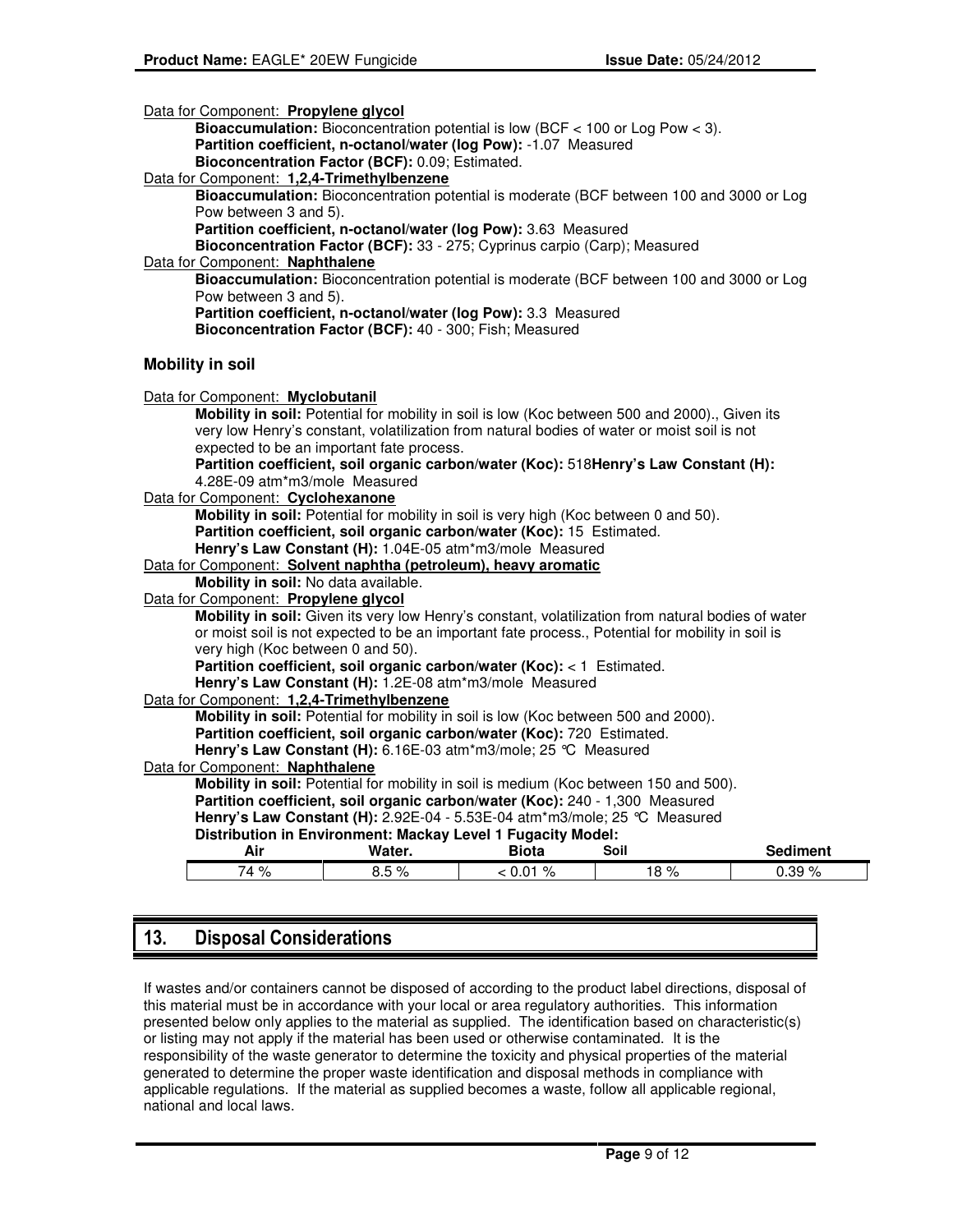# 14. Transport Information

**DOT Non-Bulk**

NOT REGULATED

## **DOT Bulk**

**Proper Shipping Name:** ENVIRONMENTALLY HAZARDOUS SUBSTANCES, LIQUID, N.O.S **Technical Name:** Solvent naphtha (petroleum), heavy aromatic,Naphthalene,Cyclohexanone **Hazard Class:** 9 **ID Number:** UN3082 **Packing Group:** PG III

### **IMDG**

**Proper Shipping Name:** ENVIRONMENTALLY HAZARDOUS SUBSTANCES, LIQUID, N.O.S **Technical Name:** Solvent naphtha (petroleum), heavy aromatic,Naphthalene,Cyclohexanone **Hazard Class:** 9 **ID Number:** UN3082 **Packing Group:** PG III **EMS Number:** F-A,S-F **Marine pollutant.: Yes**

### **ICAO/IATA**

**Proper Shipping Name:** ENVIRONMENTALLY HAZARDOUS SUBSTANCES, LIQUID, N.O.S **Technical Name:** Solvent naphtha (petroleum), heavy aromatic,Naphthalene,Cyclohexanone **Hazard Class:** 9 **ID Number:** UN3082 **Packing Group:** PG III **Cargo Packing Instruction:** 964 **Passenger Packing Instruction:** 964 **Additional Information**

Reportable quantity: 37,078 lb – NAPHTHALENE, 49,900 lb – CYCLOHEXANONE

#### MARINE POLLUTANT

This information is not intended to convey all specific regulatory or operational requirements/information relating to this product. Additional transportation system information can be obtained through an authorized sales or customer service representative. It is the responsibility of the transporting organization to follow all applicable laws, regulations and rules relating to the transportation of the material.

# 15. Regulatory Information

### **OSHA Hazard Communication Standard**

This product is a "Hazardous Chemical" as defined by the OSHA Hazard Communication Standard, 29 CFR 1910.1200.

**Superfund Amendments and Reauthorization Act of 1986 Title III (Emergency Planning and Community Right-to-Know Act of 1986) Sections 311 and 312**

| Immediate (Acute) Health Hazard          | Yes |
|------------------------------------------|-----|
| <b>Delayed (Chronic) Health Hazard</b>   | Yes |
| <b>Fire Hazard</b>                       | N٥  |
| <b>Reactive Hazard</b>                   | Nο  |
| <b>Sudden Release of Pressure Hazard</b> | N٥  |

#### **Superfund Amendments and Reauthorization Act of 1986 Title III (Emergency Planning and Community Right-to-Know Act of 1986) Section 313**

This product contains the following substances which are subject to the reporting requirements of Section 313 of Title III of the Superfund Amendments and Reauthorization Act of 1986 and which are listed in 40 CFR 372.

| Component    | CAS#          | Amount |
|--------------|---------------|--------|
| Myclobutanil | 88671-89-0    | 20.0%  |
| Naphthalene  | $91 - 20 - 3$ | 0.3%   |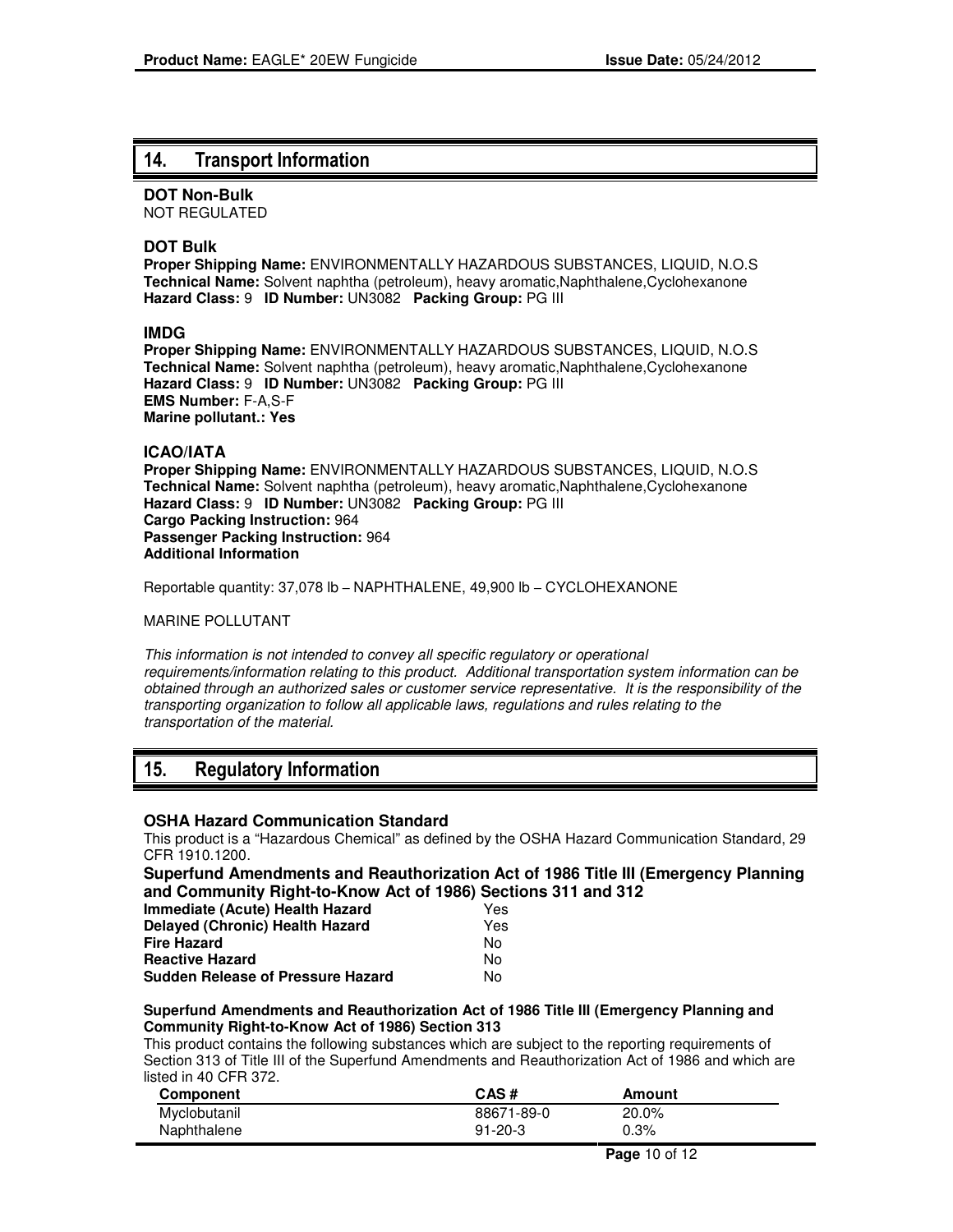#### **Pennsylvania (Worker and Community Right-To-Know Act): Pennsylvania Hazardous Substances List and/or Pennsylvania Environmental Hazardous Substance List:**

The following product components are cited in the Pennsylvania Hazardous Substance List and/or the Pennsylvania Environmental Substance List, and are present at levels which require reporting.

| Component                                   | CAS#       | Amount   |
|---------------------------------------------|------------|----------|
| Solvent naphtha (petroleum), heavy aromatic | 64742-94-5 | 25.0%    |
| Cyclohexanone                               | 108-94-1   | $10.0\%$ |
| Propylene glycol                            | $57-55-6$  | $6.0\%$  |

#### **Pennsylvania (Worker and Community Right-To-Know Act): Pennsylvania Special Hazardous Substances List:**

To the best of our knowledge, this product does not contain chemicals at levels which require reporting under this statute.

#### **Comprehensive Environmental Response, Compensation, and Liability Act of 1980 (CERCLA) Section 103**

This product contains the following substances which are subject to CERCLA Section 103 reporting requirements and which are listed in 40 CFR 302.4.

| <b>Component</b> | CAS#          | Amount |
|------------------|---------------|--------|
| Cyclohexanone    | 108-94-1      | 10.0%  |
| Naphthalene      | $91 - 20 - 3$ | 0.3%   |

#### **California Proposition 65 (Safe Drinking Water and Toxic Enforcement Act of 1986)** WARNING: This product contains a chemical(s) known to the State of California to cause cancer. **California Proposition 65 (Safe Drinking Water and Toxic Enforcement Act of 1986)** WARNING: This product contains a chemical(s) known to the State of California to cause birth defects or other reproductive harm.

#### **Toxic Substances Control Act (TSCA)**

All components of this product are on the TSCA Inventory or are exempt from TSCA Inventory requirements under 40 CFR 720.30

# 16. Other Information

# **Hazard Rating System**

| <b>NFPA</b> | <b>Health</b> | <b>Fire</b> | Reactivity |
|-------------|---------------|-------------|------------|
|             |               |             |            |

#### **Revision**

Identification Number: 1001719 / 1016 / Issue Date 05/24/2012 / Version: 3.2 Most recent revision(s) are noted by the bold, double bars in left-hand margin throughout this document.

### **Legend**

| N/A          | Not available                                                   |
|--------------|-----------------------------------------------------------------|
| W/W          | Weight/Weight                                                   |
| <b>OEL</b>   | Occupational Exposure Limit                                     |
| <b>STEL</b>  | Short Term Exposure Limit                                       |
| <b>TWA</b>   | Time Weighted Average                                           |
| <b>ACGIH</b> | American Conference of Governmental Industrial Hygienists, Inc. |
| DOW IHG      | Dow Industrial Hygiene Guideline                                |
| WEEL         | Workplace Environmental Exposure Level                          |
| HAZ DES      | <b>Hazard Designation</b>                                       |